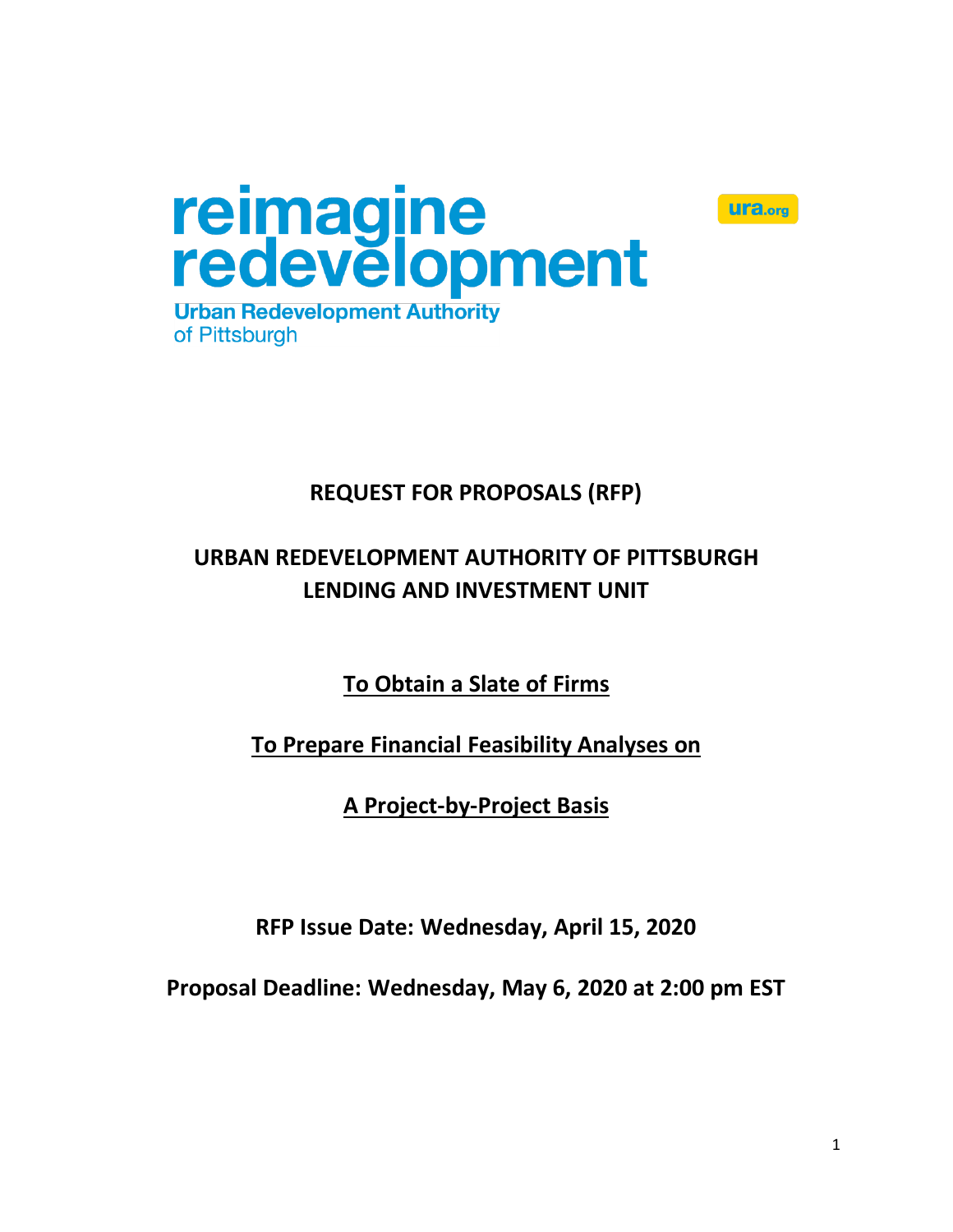# **Contents**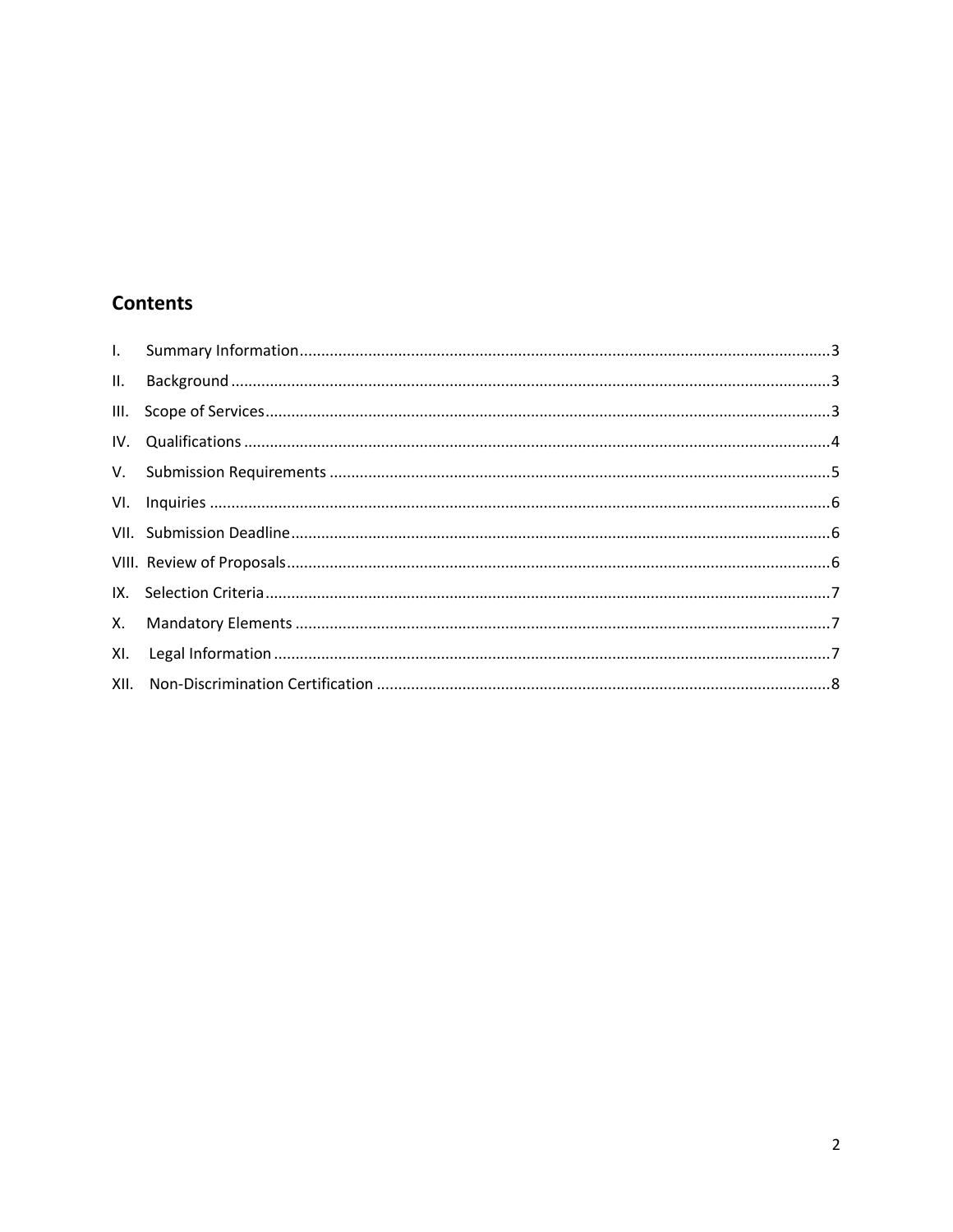#### <span id="page-2-0"></span>**I. Summary Information**

The Urban Redevelopment Authority of Pittsburgh (URA) requests proposals and general scopes-ofwork from professional consultants or consultant teams to conduct 3<sup>rd</sup> party financial reviews for housing, commercial, and/or mixed-use development projects seeking URA resources. The URA plans to select one or more respondents to be on a slate of consultants who will provide financial feasibility analysis services for URA development projects on an as-needed basis.

Submission Requirements:

Due Date: Wednesday, May 6, 2020 at 2:00 pm ET Delivery: All submissions are to be submitted electronically to [HOF@ura.org.](mailto:HOF@ura.org) 

#### <span id="page-2-1"></span>**II. Background**

The URA is the economic development agency for the City, committed to creating jobs, spurring affordable housing, and improving the vitality of businesses and neighborhoods within the City. Incorporated in 1946 as one of the first redevelopment authorities in the United States, the URA achieves this mission by assembling, preparing and conveying sites for major mixed-use developments and by providing a portfolio of programs that include financing for business location, relocation, and expansion, housing construction and rehabilitation, and home purchases and improvements, among many others. The URA conducts these activities using unique powers granted by the Commonwealth's Urban Redevelopment Law to deploy and attach conditions to the use of public subsidy and the disposition of publicly owned land. The URA is also committed to equitable development and incorporates best practices for equity and inclusion into its internal and external policies and activities.

Additional information regarding the URA may be found on the URA's website at [www.ura.org.](http://www.ura.org/) 

#### <span id="page-2-2"></span>**III. Scope of Services**

The URA works with commercial, residential and mixed-use developers to bring strategic and lasting improvements to the Pittsburgh community. The consultant will be asked to enter into a contract with the URA to work directly with URA staff to provide financial feasibility review and analysis for housing development projects, both market-rate and affordable, and for commercial and/or mixeduse development projects seeking URA funding and/or being developed on URA-owned land.

For each proposed project, the consultant will be asked to provide the following: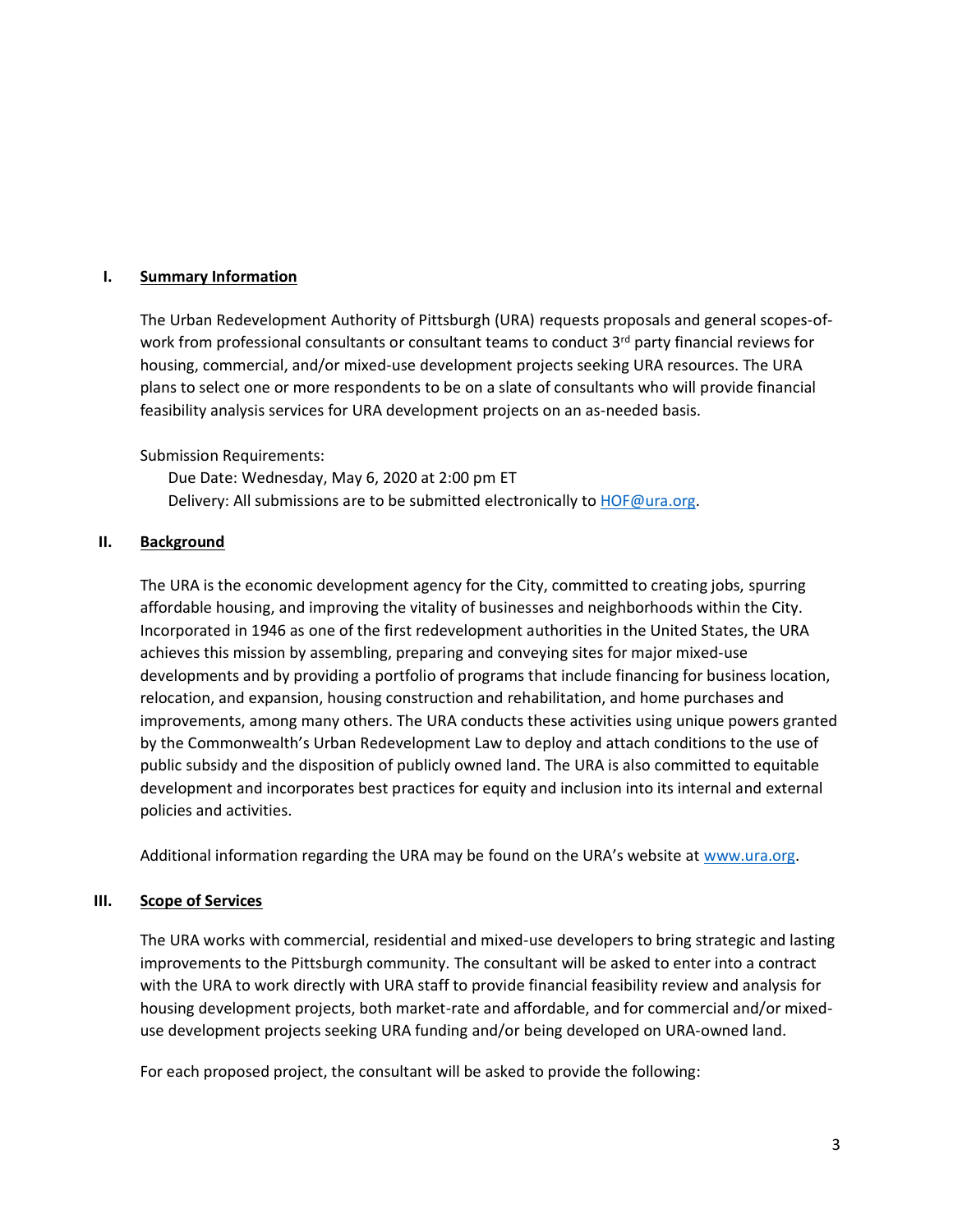- An analysis of the viability of the proposed project including a complete financial analysis of the submitted proformas and cashflow analysis to identify weaknesses in the cost estimates and determination of the gap. The analysis should review the proposed mix of equity, debt, and public subsidy and comment as to the financial soundness of the request.
- The analysis should include evaluating the calculations and assumptions related to public financing sources included but not limited to Low Income Housing Tax Credits, Historic Preservation Tax Credits, New Market Tax Credits, Parking Tax Diversions, and/or Tax Increment Financing. The evaluation should also look at credit pricing, loan terms, and reasonableness of soft and hard cost estimates.
- The analysis should look at the rate of return of the public (URA) financing.
- The analysis should describe the absorption rate and viability of the proposed real estate development plan for the site. A full market study is not requested but a preliminary review of existing sales and/or rent comparable in the area is required.
- The analysis should review financial assumptions related to real estate tax abatements.
- A review of the developer's financial statements and a statement regarding the developer's financial strength.
- A review of the proposed equity in the development and the financial soundness of the equity commitment.
- A brief cost-benefit analysis showing the proposed cost to the public sector versus the public benefit created (i.e., jobs, affordable housing, etc.)

All the financial analysis should be presented to the URA in an Excel file. Narrative portions should be in Word. A PDF copy should also be included in addition to the Excel and Word files.

Selected firm(s) will NOT be asked to make legal opinions.

# <span id="page-3-0"></span>**IV. Qualifications**

The selected applicants must:

- Have a minimum of 3-5 years' experience performing financial feasibility analysis in relation to development projects.
- Be familiar with financial calculations related to:
	- o Low-Income Housing Tax Credits
	- o New Market Tax Credits
	- o Parking Tax Diversions
	- o Tax Increment Financing
	- o Other commonly used economic development resources
- Demonstrate significant experience working with government agencies
- Be available to perform assignments within the time frame required in the agreement and be available to present each Project's analysis to appropriate audiences including URA staff/board and City employees.
- Be able to fully complete the project analysis within four to eight weeks of receiving a full information set from the developer/URA.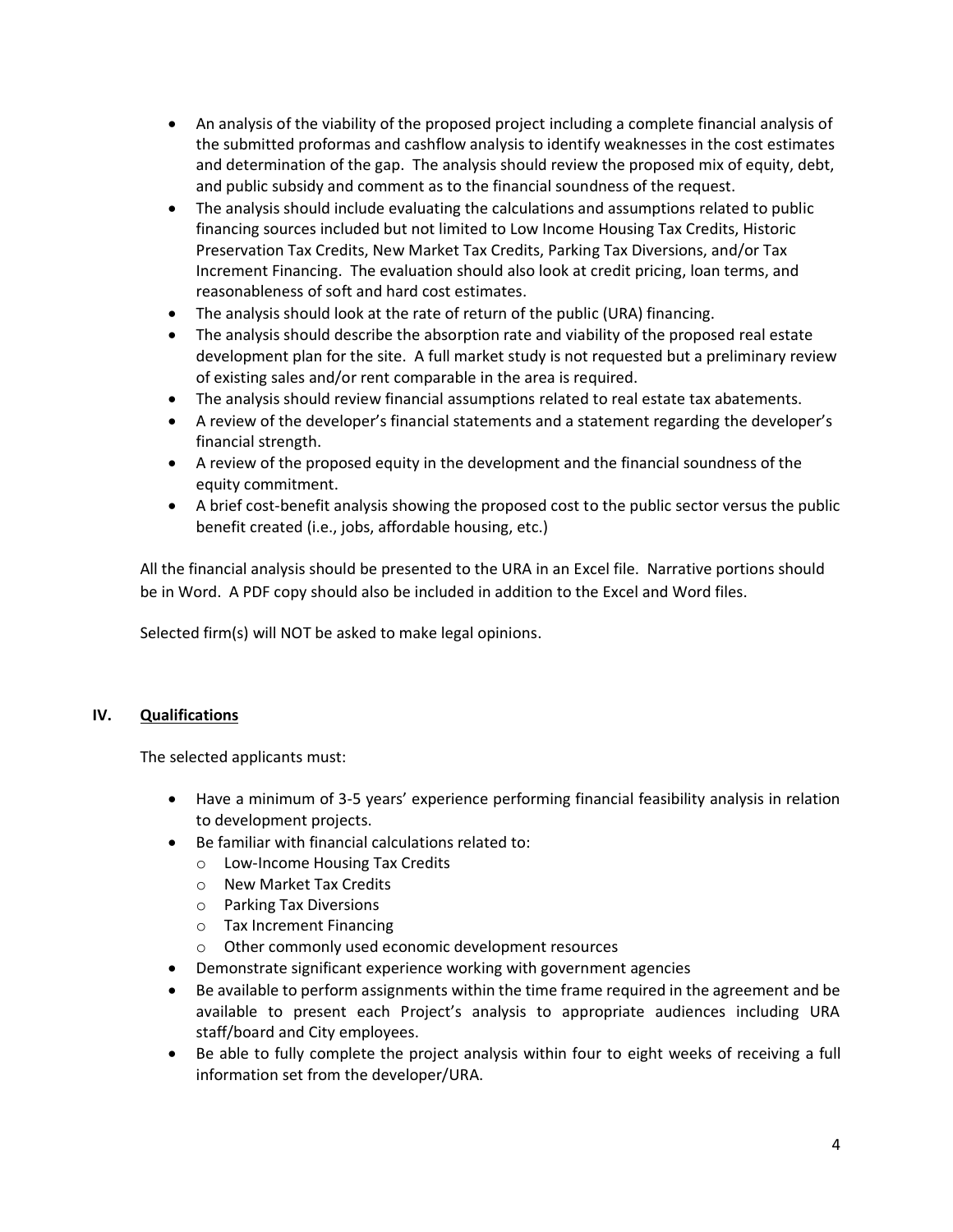# <span id="page-4-0"></span>**V. Submission Requirements**

Each submission should include the following:

- 1. Title Page Include the firm's name, contact person and contact information
- 2. Table of Contents
- 3. Firm Profile Provide a brief profile of your firm, including:
	- a. Name of business and office location
	- b. Number and names of employees who will be dedicated to the work
	- c. Length of experience in providing similar services
	- d. Project experience directly relevant to this project (include examples with description of work provided)
	- e. Comprehensive list of professional services provided by the firm
- 4. Primary Qualifications Provide a brief narrative that explains why your firm is well qualified to provide the services for which your firm would like to be considered.
- 5. Biography of Key Personnel Identify the staff within the organization who will be actively working on this contract. Please include the individuals' relevant experience and their work location.
- 6. References Provide two (2) references from entities that have worked with your firm on similar projects. Provide only references who have directly worked with one or more members of your firm's proposed team. Include reference's name, title, address, direct telephone number, and email address.
- 7. Relevant Project Experience

Include a brief description of no less than three projects completed by the project consultant or project consultant team in the past five years that directly relate to this project. Description of the projects should include:

- a. Name of Client
- b. Overview of the project
- c. Completion date
- 8. Process Approach

A delineation of proposed services and approach to the project, which may include a flow chart, methodology, unique experience, management strategies, etc. The consultant or consulting team should provide step-by-step detailed descriptions (including deliverables and key milestones) on how they will approach the project.

- 9. Minority and Women-Owned Business Enterprise Requirements
- 1. Minority and Woman-Owned Business Enterprise (MWBE) Narrative The URA has a long history of diversity and inclusion within all its programs and other activities. The URA encourages the full participation of minority and women business owners and professionals in this effort. The URA requires that all respondents demonstrate a good faith effort to obtain minority and women-owned business participation in work performed in connection with URA projects. In the form of a narrative, state as succinctly as possible your firm's efforts to provide opportunities for MWBE firms. MWBE participation can be satisfied by:
	- a. Ownership/partnership of firm;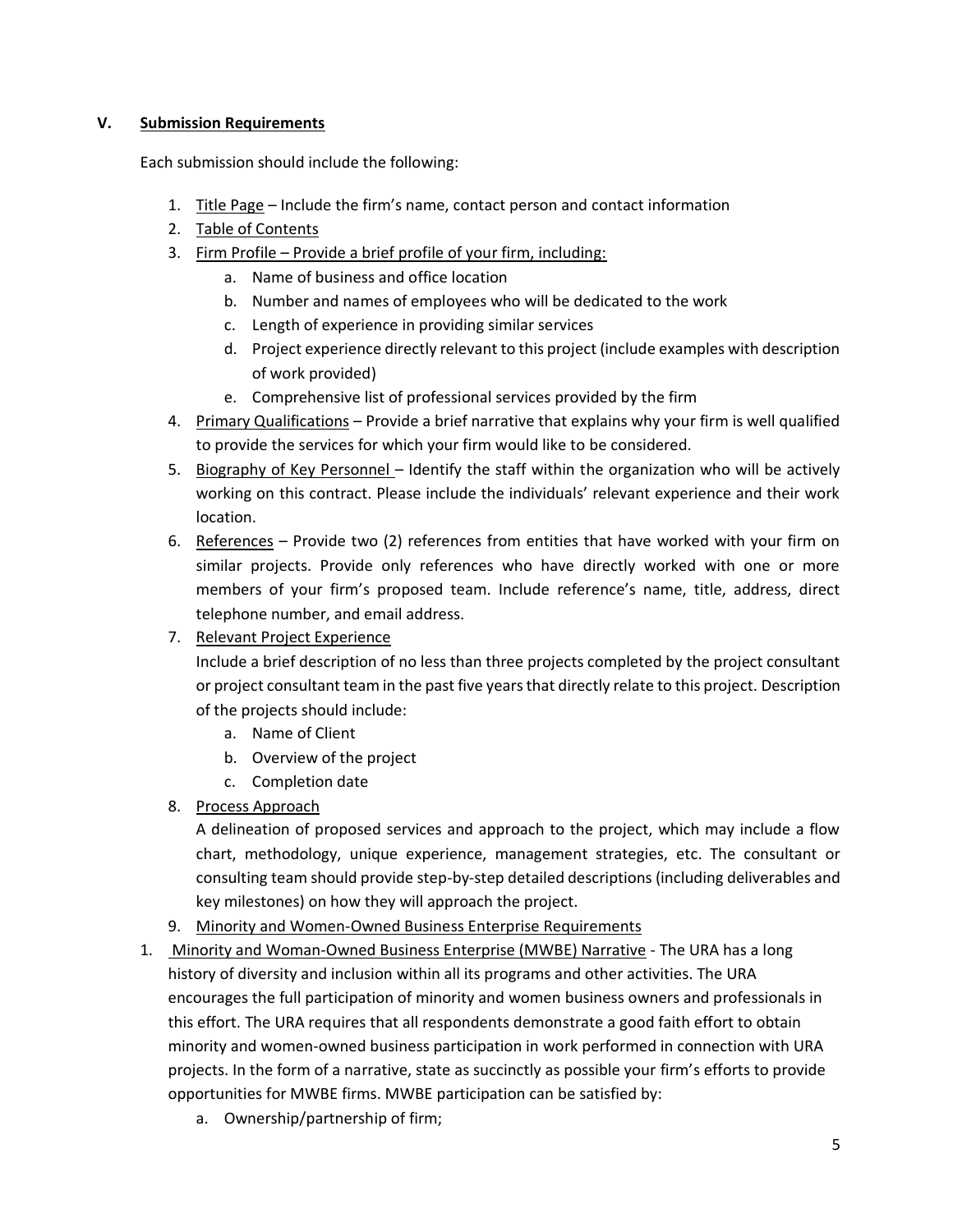- b. Use of minority or women-owned businesses as vendors for legal, printing, office supplies, travel, etc.; and
- c. Subcontracting with organizations owned and controlled by minorities and/or women. If this is to be done, that fact, and the name of the proposed subcontracting organizations, must be clearly identified in the proposal.

Any questions about MWBE requirements should be directed t[o MWBE@ura.org.](mailto:MWBE@ura.org)

- 10. Fees Describe your proposed fee structure and include proposed rates and/or itemized list of services. Both an hourly rate and a fixed/not-to-exceed fee per project should be identified.
- 11. Other Information Please provide any other information which you believe is pertinent to the URA's consideration of your firm.

All applicable sections of the RFP must be completed to the best of the applicant's ability to be considered a complete application.

## <span id="page-5-0"></span>**VI. Inquiries**

All inquiries related to this RFP are to be directly emailed to HOF@ura.org.

## <span id="page-5-1"></span>**VII. Submission Deadline**

The submission deadline for this RFP is Wednesday, May 6, 2020 at 2:00 pm EST.

The applicant should submit one (1) electronic copy delivered in PDF format via email. All submissions are to be submitted to HOF@ura.org.

#### <span id="page-5-2"></span>**VIII. Review of Proposals**

- URA staff will check responses against mandatory criteria. Responses not meeting all the mandatory criteria will not be considered for review.
- Formal interviews of applicants may be scheduled at the discretion of URA staff.
- During the evaluation process, the URA reserves the right to request additional information or clarifications from the applicants, or to allow corrections of errors or omissions.
- URA staff may recommend an applicant or applicants to the URA Board of Directors based upon the responses to this RFP.

#### RFP Anticipated Timeframe\*

| RFP Issue Date                  | Wednesday, April 15, 2020             |
|---------------------------------|---------------------------------------|
| Proposal Deadline               | Wednesday, May 6, 2020 at 2:00 pm EST |
| URA Board Approval of the Slate | Thursday, May 14, 2020                |

*\*Dates subject to change*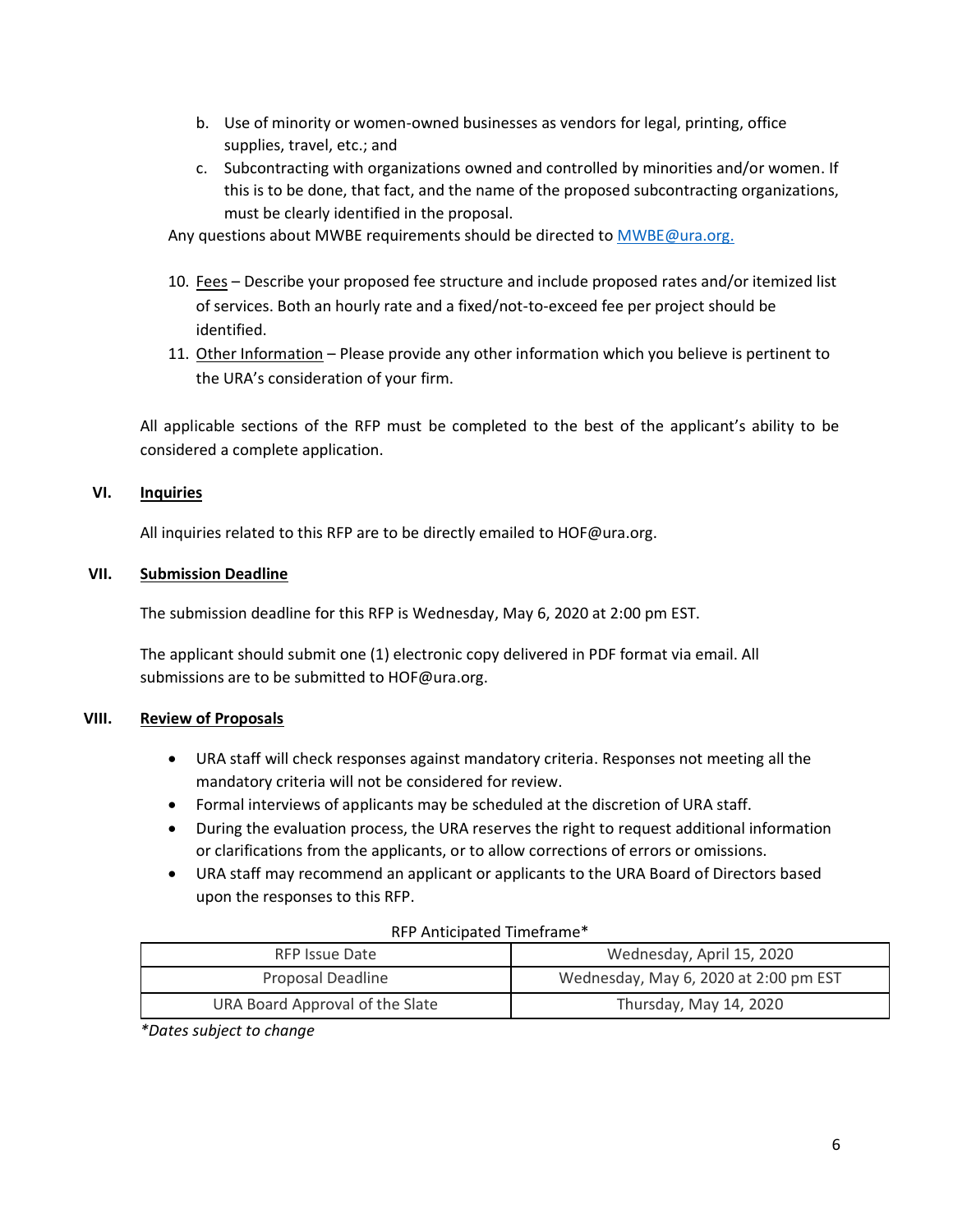# <span id="page-6-0"></span>**IX. Selection Criteria**

- Experience The applicant's experience in providing services like those within the Scope of Services described herein; the quality of the applicant's management, reputation and references; the applicant should have at least 3-5 years of experience providing the services specified in its response to organizations like the URA.
- Quality of Submission The quality of the submission and the degree to which it demonstrates the team members' full understanding of their ability to perform the services to be rendered; the content of the response should demonstrate the applicant's full understanding of the Objectives, along with sample materials.
- MWBE Participation The applicant's MWBE narrative should indicate whether the applicant is an MWBE and include an overview of the applicant's strategy toward MWBE participation, in general.

# <span id="page-6-1"></span>**X. Mandatory Elements**

- The applicant, including any and all team members, must have no conflict of interest about any other work performed by the applicant for the URA or related entity.
- The applicant must adhere to the instructions contained in this RFP in preparing the submitted proposal.
- The URA requires that all applicants demonstrate a good faith effort to obtain MWBE participation in work performed in connection with URA initiatives. Any questions about MWBE requirements should be directed to [MWBE@ura.org.](mailto:MWBE@ura.org)

# <span id="page-6-2"></span>**XI. Legal Information**

- 1. The URA shall have the right to verify the accuracy of all information submitted and to make such investigation as it deems necessary to determine the ability of each Applicant to perform the obligations in the response. The URA intends to select one or more applicants to be included on a slate based upon information in the response to the RFP submitted by the applicants, performance in previous undertakings and other pertinent factors. The selected applicant(s) will be chosen based on the selection criteria listed above.
- 2. The URA shall be the sole judge as to which applicant(s) meet the selection criteria. The URA reserves the right, in its sole discretion, to reject any or all responses received, to waive any submission requirements contained within this RFP and to waive any irregularities in any submitted response.
- 3. The selected applicant(s) will be required to enter into a contract with the URA stating that all copyrights and data (including but not limited to, written reports, drawings, formulas, programs, and studies) developed pursuant to the contract will be assigned to, and shall be the property of, the URA. The URA shall have full right to use such data for any purposes in whatever manner deemed desirable and appropriate by the URA. Such assignment and use shall be without any additional payment to or approval by applicant.
- 4. The URA reserves the right to negotiate with any, all, or none of the Applicants and to work with another Applicant in the event that the originally selected Applicant fails to satisfy the URA's contracting requirements.